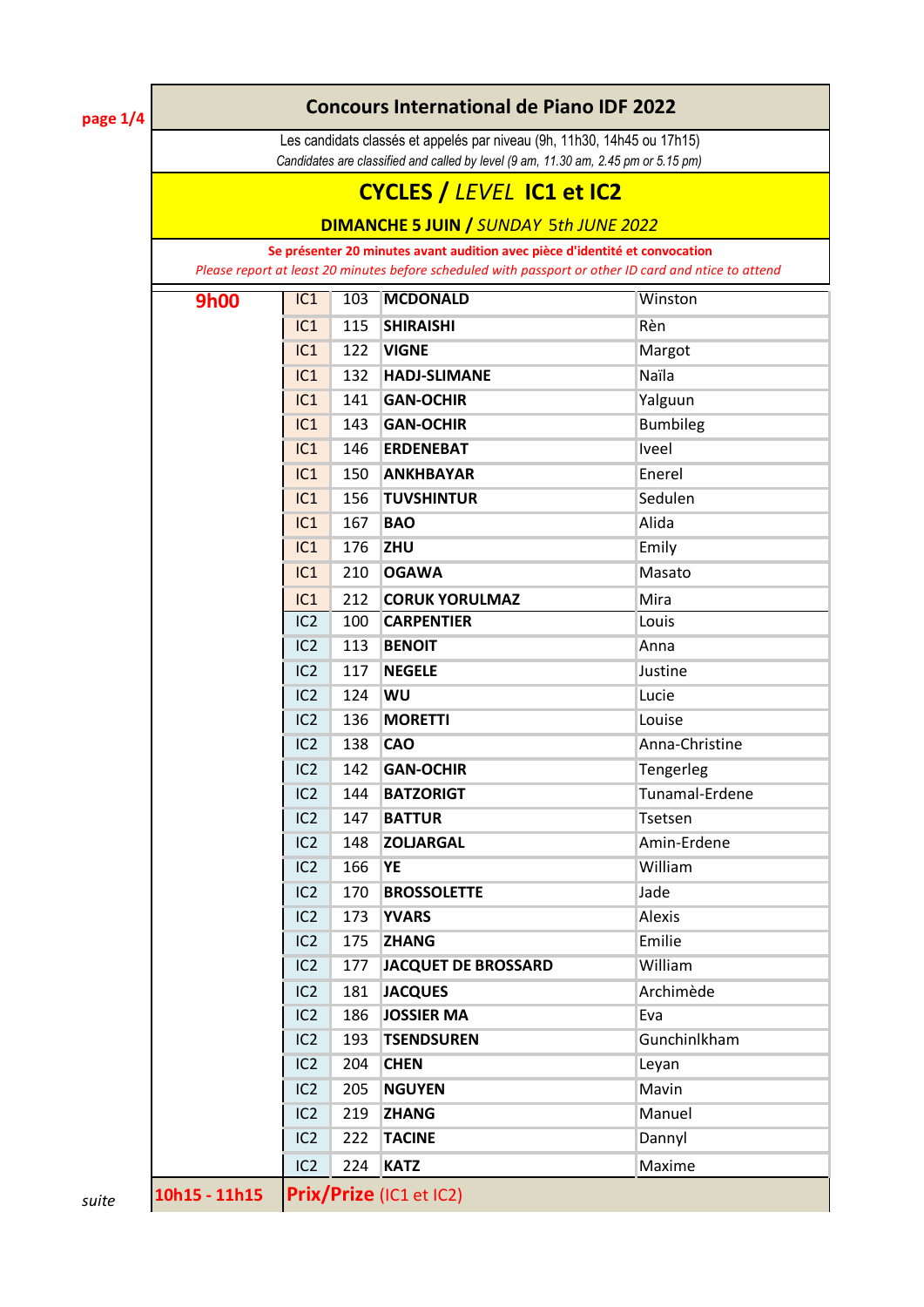**page 2/4**

### **Concours International de Piano IDF 2022**

Les candidats classés et appelés par niveau (9h, 11h30, 14h45 ou 17h15)

*Candidates are classified and called by level (9 am, 11.30 am, 2.45 pm or 5.15 pm)* 

# **CYCLES /** *LEVEL* **IC3**

**DIMANCHE 5 JUIN /** *SUNDAY* 5*th JUNE 2022*

**Se présenter 20 minutes avant audition avec pièce d'identité et convocation**  *Please report at least 20 minutes before scheduled with passport or other ID card and ntice to attend*

| 11h30     | IC <sub>3</sub> | 101              | <b>SUN</b>          | Yu           |
|-----------|-----------------|------------------|---------------------|--------------|
|           | IC3             | 114              | <b>NOP</b>          | Victoria     |
|           | IC3             | 123              | <b>GOSSET</b>       | Philomène    |
|           | IC3             | 134              | <b>PRIESTER</b>     | Perrine      |
|           | IC3             | 137              | <b>DE BEAUPUIS</b>  | Constance    |
|           | IC3             | 145              | <b>GERELT-OD</b>    | Nominkherlen |
|           | IC3             | 153              | <b>AMGALAN</b>      | Oyundari     |
|           | IC3             | 155              | <b>YULKHARSUREN</b> | Biligsaikhan |
|           | IC3             | 158              | <b>BAZARRAGCHAA</b> | Anand        |
|           | IC3             | 160              | <b>MUNKH-ERDENE</b> | Misheel      |
|           | IC3             | 161              | <b>ERDENEE</b>      | Tulga        |
|           | IC <sub>3</sub> | 163              | <b>OTGONBILEG</b>   | Anar-Amgalan |
|           | IC3             | 164              | <b>LKHAGVASUREN</b> | Enkhjin      |
|           | IC3             | 165              | <b>LKHAGVDORJ</b>   | Mungunzul    |
|           | IC3             | 172              | <b>WINTERSDORFF</b> | Tristan      |
|           | IC3             | 182              | <b>CHEN</b>         | Maëlynn      |
|           | IC3             | 194              | <b>TANG</b>         | Louis        |
|           | IC3             | 195              | <b>HUANG</b>        | Lyana        |
|           | IC <sub>3</sub> | 207              | <b>KODA</b>         | Séléna       |
|           | IC3             | 221              | <b>MARTIN</b>       | Maud         |
|           | IC3             | 223              | <b>KATZ</b>         | Lea          |
| 12h - 13h |                 | Prix/Prize (IC3) |                     |              |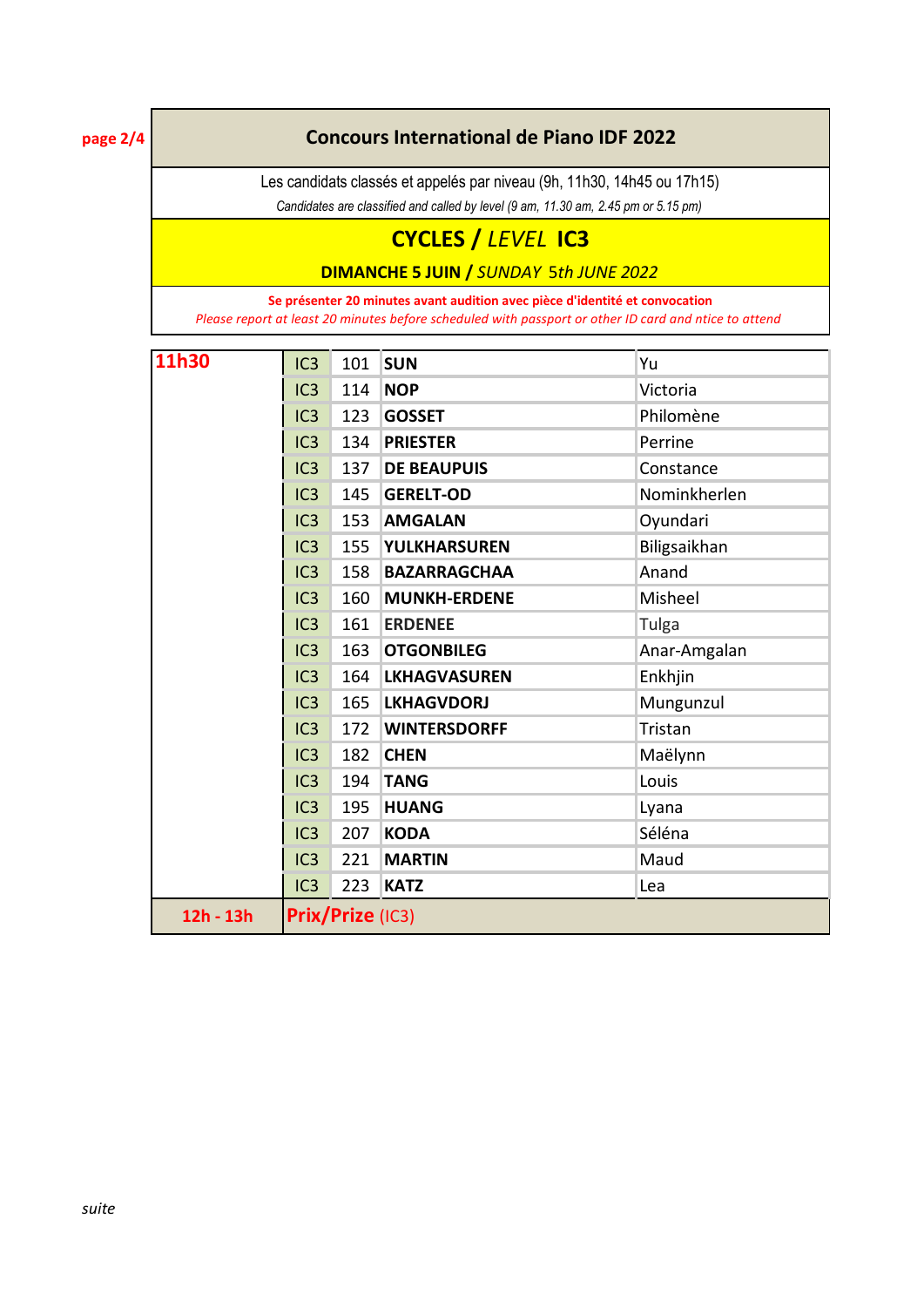**page 3/4**

### **Concours International de Piano IDF 2022**

Les candidats classés et appelés par niveau (9h, 11h30, 14h45 ou 17h15)

*Candidates are classified and called by level (9 am, 11.30 am, 2.45 pm or 5.15 pm)* 

### **CYCLES /** *LEVEL* **IC4 et IIC1**

**DIMANCHE 5 JUIN /** *SUNDAY* 5*th JUNE 2022*

**Se présenter 20 minutes avant audition avec pièce d'identité et convocation**  *Please report at least 20 minutes before scheduled with passport or other ID card and ntice to attend*

| 14h45     | IC4                      | 105 | <b>LACROIX-DESMAZES</b> | Solal         |
|-----------|--------------------------|-----|-------------------------|---------------|
|           | IC4                      | 106 | <b>KAWASAKI</b>         | Rei           |
|           | IC4                      | 116 | <b>HOU</b>              | Audric        |
|           | IC4                      | 154 | <b>MUNKHBAT</b>         | Gunjgoo       |
|           | IC4                      |     | 171   WINTERSDORFF      | Lucien        |
|           | IC4                      | 174 | <b>VOZNIUK</b>          | Rosemary      |
|           | IC4                      | 187 | <b>WANG</b>             | Zoé           |
|           | IC4                      | 188 | <b>XIONG</b>            | Aurélie       |
|           | IC4                      | 191 | <b>SHAO</b>             | Hémia         |
|           | IC4                      | 196 | <b>HUANG</b>            | Elina         |
|           | IC4                      | 198 | <b>COELHO</b>           | Salomé        |
|           | IC4                      | 199 | <b>MOREL DAVIES</b>     | Sacha         |
|           | IC4                      | 217 | <b>SEGURA</b>           | Naomi         |
|           | IIC1                     | 104 | <b>HAUCOURT</b>         | Julian        |
|           | IIC1                     | 112 | <b>CUARTERO</b>         | Ignacio       |
|           | $II$ C1                  | 118 | <b>MARQUANT</b>         | Yvan          |
|           | $II$ C1                  | 125 | <b>WU</b>               | <b>Alexis</b> |
|           | IIC1                     | 133 | <b>NABLI</b>            | Sofya         |
|           | $II$ C1                  | 135 | <b>SUN</b>              | Richard       |
|           | IIC1                     | 149 | <b>ANKHBAYAR</b>        | Iveel         |
|           | $II$ C1                  | 151 | <b>DORJGOTOV</b>        | Oyun-Erdene   |
|           | IIC1                     | 152 | <b>AMGALAN</b>          | Anundari      |
|           | $II$ C1                  | 192 | <b>BATGEREL</b>         | Enkhsondor    |
|           | $II$ C1                  | 202 | <b>LIBERCE</b>          | Camille       |
|           | $II$ C1                  | 203 | <b>HUO</b>              | Maxime        |
|           | IIC1                     | 213 | GUO                     | Hugo          |
|           | IIC1                     | 216 | <b>NGUYEN</b>           | Emma          |
| 16h à 17h | Prix/Prize (IC4 et IIC1) |     |                         |               |